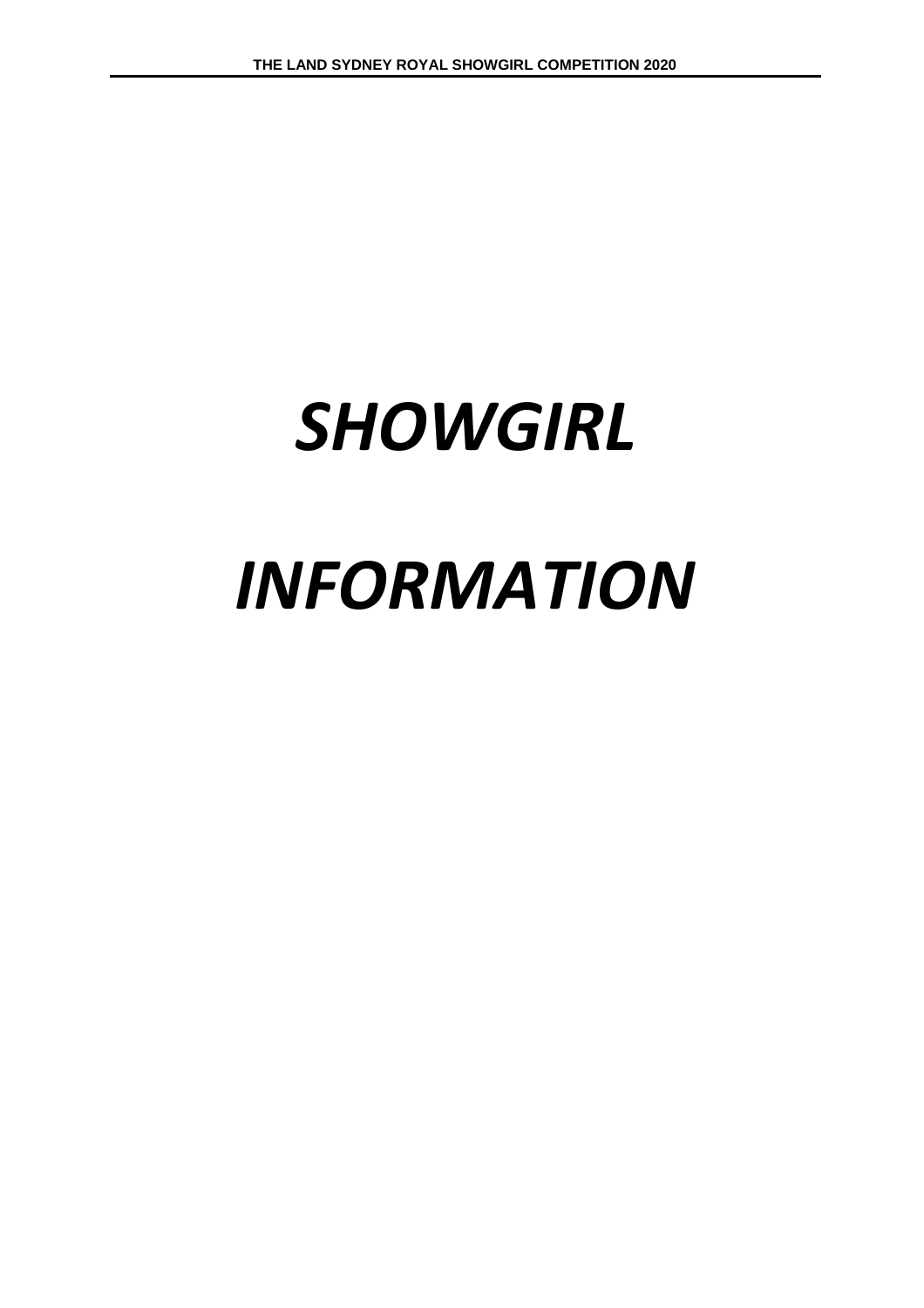## **THE COMPETITION An Overview for Showgirl Entrants**

#### **Introduction**

The Showgirl Competition aims to find a young woman to act as an ambassador for rural NSW with her role involving many official and informal duties both at the Sydney Royal Easter Show and during her travels interstate and overseas.

It is not a beauty pageant. Most importantly the Showgirls must have a genuine interest in, and knowledge of, rural NSW. The Competition encourages the participation and subsequent awareness of rural women's contribution and involvement in both local communities and rural NSW as a whole.

In 1962, 20 young ladies entered the first Showgirl Competition. The Winner, Miss Margaret McKay, the late Mrs Margaret Pennefather, RAS Councillor, was awarded a sash, a silver tray and 250 pounds, as first prize. The competition has come a long way in its 50+ years and now, in 2019, approximately 300 young women annually enter the competition throughout NSW with competitions being held in 100 Show Societies.

The Competition plays a significant role in the overall development of rural youth within this country and boasts incredible support from entrants, sponsors and organisers. Sponsorship at a State level is worth over \$40,000 in cash and prizes, which do not take into account local Show competitions.

Each year the achievement level is heightened and broadened. The contestants meet other young women from rural NSW and gain great insights and personal development through this very rare experience.

#### **Judging**

The contestants are judged on personality, confidence, ambition and life goals, general knowledge, rural knowledge, presentation and speech. Finalists are also asked to demonstrate knowledge of their local community and current affairs and apart from their potential ambassadorial qualities, contestants are also judged on their involvement in and experience of rural affairs.

These prerequisites have not changed since the inception of the Showgirl competition in 1962, as the value of these skills has not diminished. The contestants continue to be young rural women with purpose and ambition.

The winning Showgirl of each local Show Society is selected by a panel of three judges and remains Showgirl until the next year's Show. She performs various tasks, which could include opening a Show, public speaking throughout the year, presenting prizes for winners in agricultural events etc.

Each local Show Society is a member of one of fifteen groups (Group 15, the ASC Youth Group, is a non-geographical Group). Two groups combine to form one of seven Zones that make up the NSW area. In February/March of each year, Zone Finals are held in which each of the Zones select, from all the winners put forward by each of the individual Societies, a representative for the State Final.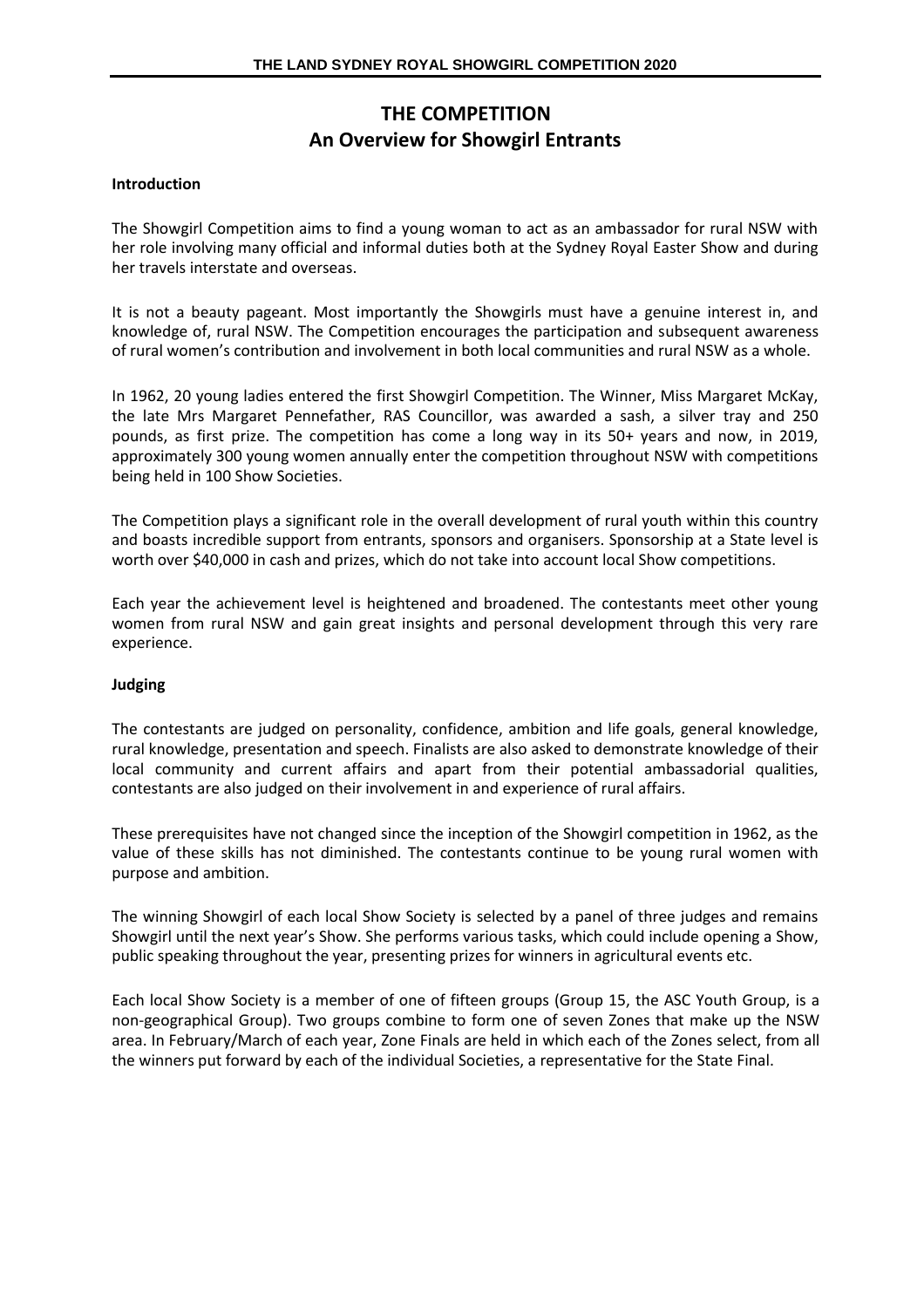The number of representatives a Zone can have is based on the total number of entrants: if 1–10 Zone Finalists then a Zone can have one (1) State Final representative; 11–17 Zone Finalists then two (2) State Final representatives. Zone 6 or 7 can have three (3) State Final representatives where more than 17 entrants. The Judges for the Zone Finals are provided by the ASC.

The State Final for the Competition is conducted by the RAS at the Sydney Royal Easter Show and usually has between 15 and 18 entrants. Judges are nominated by the RAS with the judging being conducted over a six day period.

#### **Prizes for 2020**

*Please note prizes are subject to change without notice*

## **1 st Place**

\$7,500 courtesy of Royal Agricultural Society of NSW Ltd and The Land newspaper

## **2 nd Place**

\$3,500 courtesy of the Agricultural Societies Council of NSW Ltd and the Royal Agricultural Society of NSW.

## **3 rd Place**

\$2,000 courtesy of the Royal Agricultural Society of NSW and the Agricultural Societies Council of NSW Ltd

All Showgirl Finalists receive:

Seven days in Sydney during the Royal Easter Show – expenses paid

(expenses include accommodation in Sydney, meals and travel within State Finalists itinerary)

### *Timetable*

Judging at a local level takes place throughout the year at each of the participating local Show Societies with the judging for Zone Finals being conducted in February/March of each year and the State Final during the Sydney Royal Easter Show. Dates for Zone and State Finals are as follows:

| Zone 1 Final       | Taree                    | Saturday, 15 February 2020        |
|--------------------|--------------------------|-----------------------------------|
| Zone 2 Final       | Hawkesbury               | Saturday, 22 February 2020        |
| Zone 3 Final       | Crookwell                | Saturday, 29 February 2020        |
| Zone 4 Final       | Dorrigo                  | Saturday, 08 February 2020        |
| Zone 5 Final       | Gresford                 | Saturday, 1 February 2020         |
| Zone 6 Final       | <b>Dubbo</b>             | Saturday, 22 February 2020        |
| Zone 7 Final       | Finley                   | Saturday, 15 February 2020        |
| <b>State Final</b> |                          | Tuesday 31 March - Monday 6 April |
| Program            | Sydney Royal Easter Show | 2020                              |
| <b>State Final</b> |                          |                                   |
| Presentation       | Sydney Royal Easter Show | Sunday 05 April 2020              |